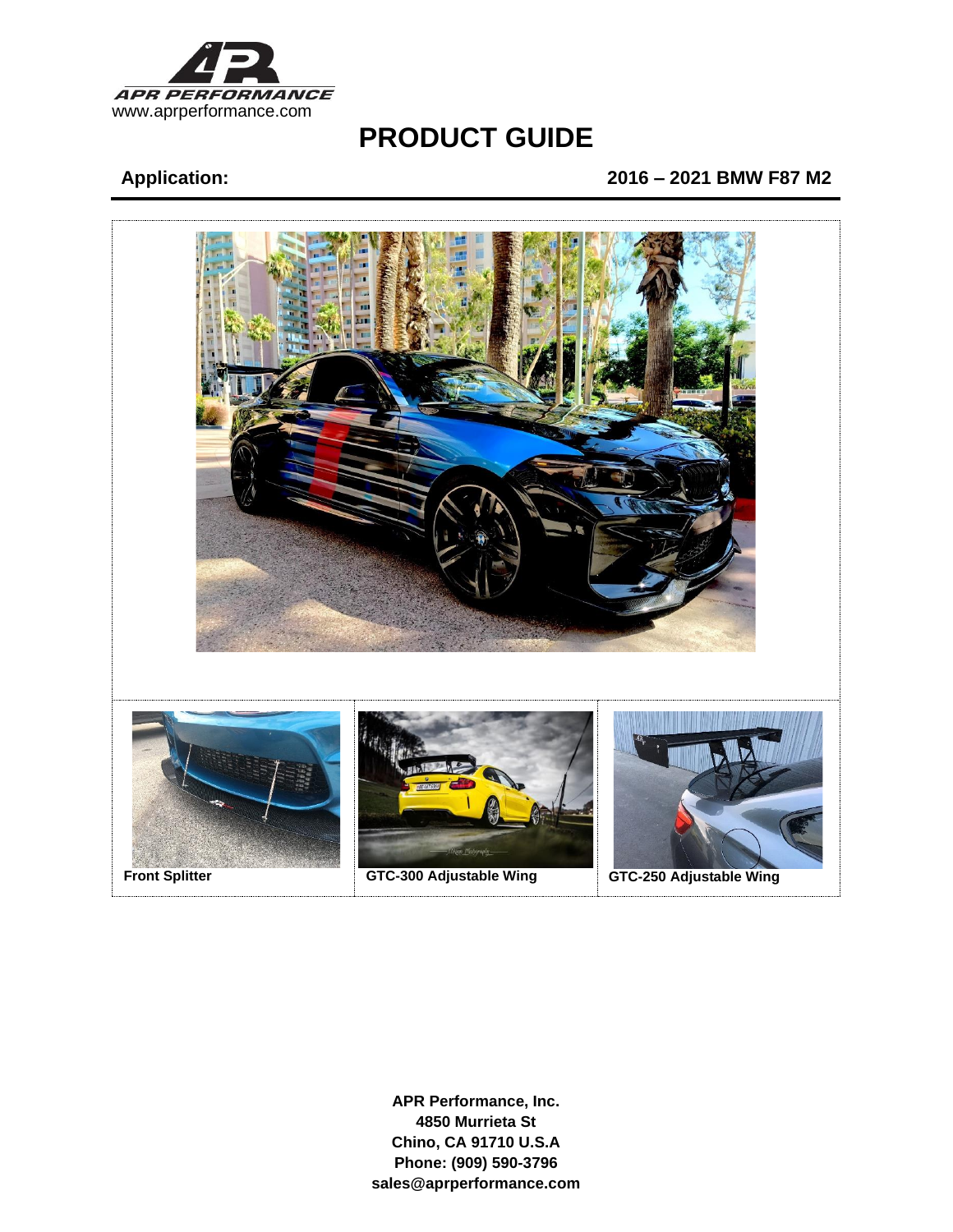

# **PRODUCT GUIDE**

## **Application: 2016 – 2021 BMW F87 M2**



### **APR Performance, Inc. 4850 Murrieta St Chino, CA 91710 U.S.A Phone: (909) 590-3796 sales@aprperformance.com**

#### **Carbon Fiber Front Wind Splitter**

To combat the effects of front-end lift, APR Front Wind Splitters are utilized to give extra traction and control in the front of a car. By creating a high-pressure area on top of the wind splitter, high pressure air flow is restricted to flow underneath a car. With low pressure below the car, the effect of lift is reduced, and a driver can gain from the extra traction and control.

## **2016 – 2021 BMW F87 M2**

### **Carbon Fiber Front Wind Splitter**

To combat the effects of front-end lift, APR Front Wind Splitters are utilized to give extra traction and control in the front of a car. By creating a high-pressure area on top of the wind splitter, high pressure air flow is restricted to flow underneath a car. With low pressure below the car, the effect of lift is reduced, and a driver can gain from the extra traction and control.

#### **2014 – 2021 BMW F87 M2 Competition** SKU: CW-520212

### **Carbon Fiber GT-250 Adjustable Wing**

All GT Series wings feature an all-new, low-drag, aerodynamic 2D designed airfoil shape. The "2D" design allows the wing to maintain a consistent level of downforce across its entire span. Computational Fluid Dynamics (CFD) analysis was performed on this wing to support validation of its aerodynamic

#### **2016 – 2021 BMW F87 M2 61"**

SKU: AS-206162 **2016 – 2021 BMW F87 M2 67"** SKU: AS-206762